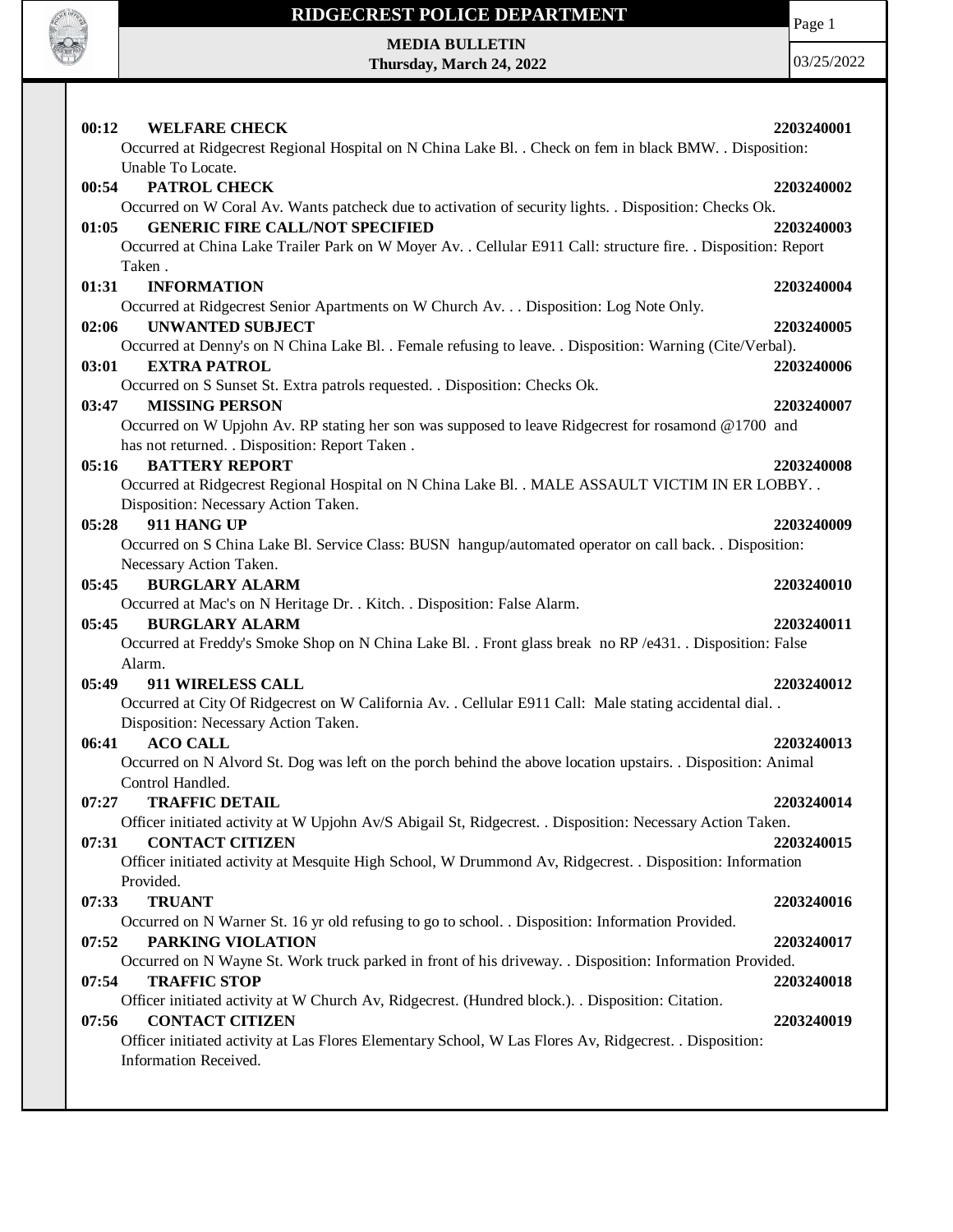

Page 2

**MEDIA BULLETIN Thursday, March 24, 2022**

| 07:57<br><b>THEFT</b><br>Occurred on N Sahara Dr. Water meter was stolen from one apartment and put into another one. . Disposition:                                                                                                                              | 2203240020 |
|-------------------------------------------------------------------------------------------------------------------------------------------------------------------------------------------------------------------------------------------------------------------|------------|
| Report Taken.<br><b>CONTACT CITIZEN</b><br>08:14<br>Officer initiated activity at Murray Middle School, E Drummond Av, Ridgecrest. . Disposition: Necessary<br>Action Taken.                                                                                      | 2203240021 |
| 08:14<br><b>FOLLOW UP</b><br>Officer initiated activity at S Downs St/W Bowman Rd, Ridgecrest. TC Measurements. . Disposition: Follow<br>Up Completed.                                                                                                            | 2203240022 |
| <b>CONTACT CITIZEN</b><br>08:15<br>Occurred at City Of Ridgecrest on W California Av. . Toyota Camry rp wanting to know if WC will release her<br>vehicle that was impounded. . Disposition: Information Provided.                                                | 2203240023 |
| <b>FOLLOW UP</b><br>08:18                                                                                                                                                                                                                                         | 2203240024 |
| Officer initiated activity at N Warner St, Ridgecrest. . Disposition: Follow Up Completed.<br>911 WIRELESS CALL<br>08:31<br>Occurred at Burroughs High School on E French Av. . Talking heard from a disconnected line. . Disposition:<br>Necessary Action Taken. | 2203240025 |
| <b>CONTACT CITIZEN</b><br>08:35<br>Officer initiated activity at Burroughs High School, E French Av, Ridgecrest. . Disposition: Information<br>Provided.                                                                                                          | 2203240026 |
| <b>VEHICLE CHECK</b><br>08:38                                                                                                                                                                                                                                     | 2203240027 |
| Officer initiated activity at S Norma St/W Robertson Av, Ridgecrest. . Disposition: Checks Ok.<br>08:51<br>911 HANG UP<br>Occurred at City Of Ridgecrest on W California Av. . Hang up, unable to call back. . Disposition: Necessary                             | 2203240028 |
| Action Taken.<br>911 WIRELESS CALL<br>09:10<br>Occurred at City Of Ridgecrest on W California Av. . Child saying "mommy" and then hung up - unable to call<br>back. . Disposition: Necessary Action Taken.                                                        | 2203240029 |
| 911 FOLLOW UP<br>09:12<br>Occurred on S Desert Candles St. Child playing with phone. . Disposition: Necessary Action Taken.                                                                                                                                       | 2203240030 |
| 911 HANG UP<br>09:13                                                                                                                                                                                                                                              | 2203240031 |
| Occurred on S Desert Candles St. Hang up, unable to call back. . Disposition: Necessary Action Taken.<br>911 HANG UP<br>09:14<br>Occurred on S Desert Candles St. Hang up. . Disposition: Necessary Action Taken.                                                 | 2203240032 |
| 09:33<br><b>ACO CALL</b><br>Occurred at Leroy Jackson Park on E French Av. . Husky with a chip and tags was left in the large dog park, no<br>owners around. . Disposition: Animal Control Handled.                                                               | 2203240033 |
| <b>VEHICLE CHECK</b><br>09:37<br>Officer initiated activity at E California Av/S China Lake Bl, Ridgecrest. . Disposition: Checks Ok.                                                                                                                             | 2203240034 |
| RUNAWAY/OUT OF CONTROL JUVENILE<br>09:41<br>Officer initiated activity at Burroughs High School, E French Av, Ridgecrest. . Disposition: Necessary Action<br>Taken.                                                                                               | 2203240035 |
| <b>VANDALISM REPORT</b><br>09:50<br>Occurred at Post Office on E Coso Av. . SILVER CAR DRIVING AWAY MIST 4 D/ hma GREEN SHIRT/<br>VANDALISED BLUE DROP BOX UNKN 28. . Disposition: Unfounded.                                                                     | 2203240036 |
| <b>FRAUDULENT REPORT</b><br>09:54<br>Officer initiated activity at Pierce Elementary School, N Gold Canyon Dr, Ridgecrest. Counterfeit money. .<br>Disposition: Unfounded.                                                                                        | 2203240037 |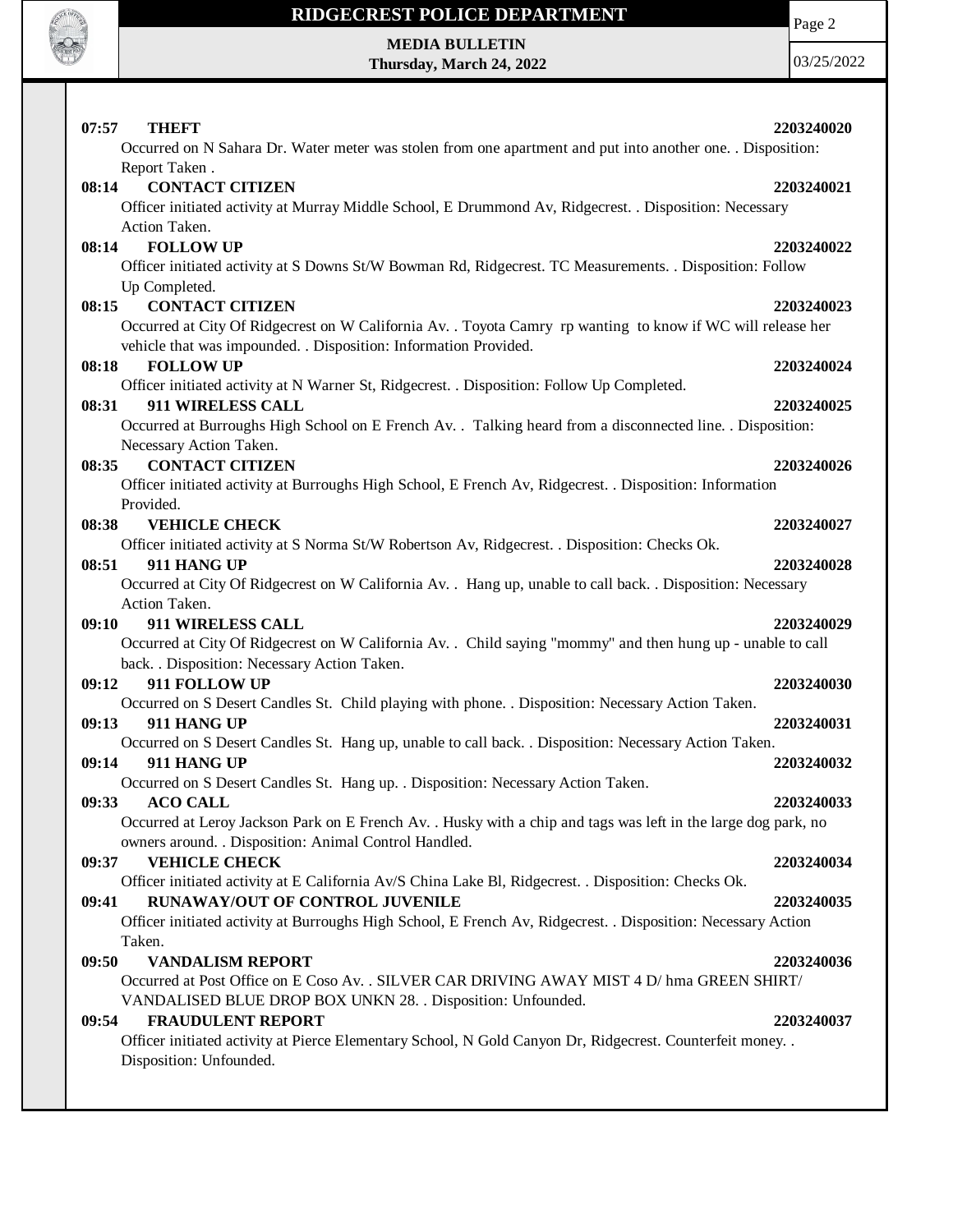

### **RIDGECREST POLICE DEPARTMENT**

# **MEDIA BULLETIN**

**Thursday, March 24, 2022**

03/25/2022

| 09:54 | <b>VANDALISM REPORT</b>                                                                                          | 2203240038 |
|-------|------------------------------------------------------------------------------------------------------------------|------------|
|       | Officer initiated activity at James Monroe Middle School, W Church Av, Ridgecrest. . Disposition: Unfounded.     |            |
| 09:58 | <b>ACO CALL</b>                                                                                                  | 2203240039 |
|       | Occurred on W Boston Av. Rp has a dog that followed her home, would like ACO to come pick the lab up. .          |            |
|       | Disposition: Animal Control Handled.                                                                             |            |
| 09:58 | <b>UNWANTED SUBJECT</b>                                                                                          | 2203240040 |
|       | Occurred at Albertson's #6331 on S China Lake Bl. . Rp would like an officer to have someone leave. A male       |            |
|       | subject tried to steal a basket of goods. Rp got the basket before male subject was going to put it in the trunk |            |
|       | of a vehicle. Male subject got into the backseat and then left the vehicle. . Disposition: Call Cancelled.       |            |
| 10:01 | <b>RUNAWAY/OUT OF CONTROL JUVENILE</b>                                                                           | 2203240041 |
|       | Officer initiated activity at Pierce Elementary School, N Gold Canyon Dr, Ridgecrest. . Disposition: Necessary   |            |
|       | Action Taken.                                                                                                    |            |
| 10:04 | <b>VEHICLE RELEASE</b>                                                                                           | 2203240042 |
|       | Occurred at City Of Ridgecrest on W California Av. . Rp in the lobby to speak to WC regarding veh release. .     |            |
|       | Disposition: Necessary Action Taken.                                                                             |            |
| 10:21 | <b>CONTACT CITIZEN</b>                                                                                           | 2203240043 |
|       | Officer initiated activity at James Monroe Middle School, W Church Av, Ridgecrest. . Disposition: Necessary      |            |
|       | Action Taken.                                                                                                    |            |
| 10:26 | <b>CONTACT CITIZEN</b>                                                                                           | 2203240044 |
|       | Occurred at City Of Ridgecrest on W California Av. . Rp would like to speak with an officer regarding an issue   |            |
|       | with Gateway. . Disposition: Information Provided.                                                               |            |
| 10:29 | <b>CONTACT CITIZEN</b>                                                                                           | 2203240045 |
|       | Officer initiated activity at Burroughs High School, E French Av, Ridgecrest. . Disposition: Information         |            |
|       | Provided.                                                                                                        |            |
| 10:32 | <b>SHOPLIFTING</b>                                                                                               | 2203240046 |
|       | Occurred at Walmart Supercenter on E Bowman Rd. . Cellular E911 Call: Lat:35.607902 Lon:-117.67016Service        |            |
|       | Class: WPH2 2 MALES STEALING ITEMS - CART WITH A BUNCH OF ITEMS - WALKING NB ON CHINA                            |            |
|       | LAKE BLACK SWEATER AND BLUE SWEATER - NOW ON BIKE PATH GOING WEST PARALLEL WITH                                  |            |
|       | ALTA ONE. . Disposition: Unable To Locate.                                                                       |            |
| 10:38 | <b>DISTURBANCE - VERBAL</b>                                                                                      | 2203240047 |
|       | Occurred at Desert Willow Apts on N El Prado St. . RP states that her daughter is causing a disturbance and      |            |
|       | yelling and screaming at her and she would like an officer. . Disposition: Necessary Action Taken.               |            |
| 10:55 | <b>FOLLOW UP</b>                                                                                                 | 2203240048 |
|       | Officer initiated activity at Burroughs High School, E French Av, Ridgecrest. . Disposition: Follow Up           |            |

### **10:55 PROPERTY DAMAGE ONLY TC 2203240049**

Occurred at City Of Ridgecrest on W California Av. . Both veh on the side of the road -silver BMW and white toyota camry. . Disposition: Report Taken .

### **11:07 ACO CALL 2203240050**

Completed.

Officer initiated activity at S Vista St, Ridgecrest. . Disposition: Animal Control Handled.

### **11:14 911 WIRELESS CALL 2203240051**

Occurred on E Ridgecrest Bl. Rustling noises heard, male advised pocket dial on call back. . Disposition: Necessary Action Taken.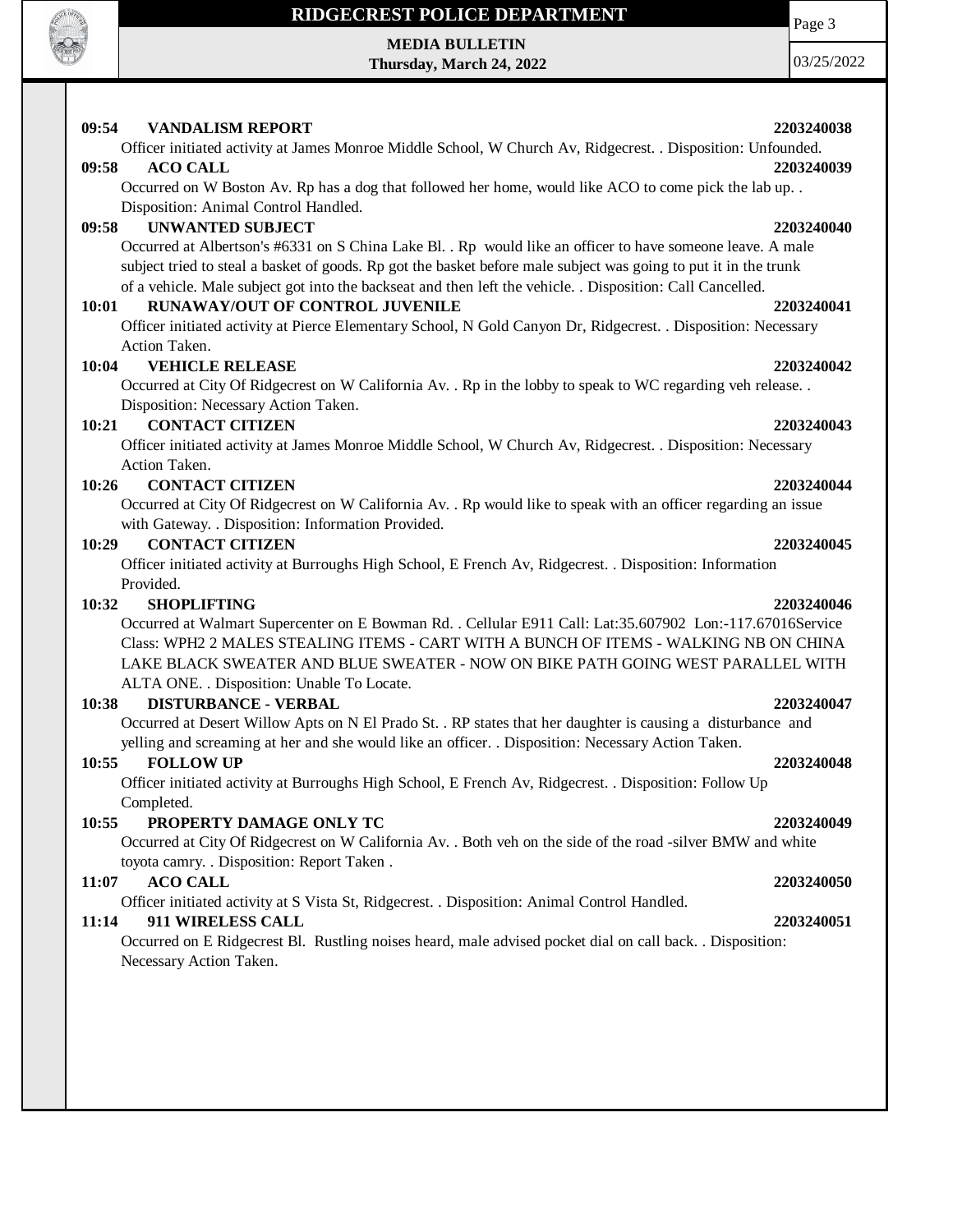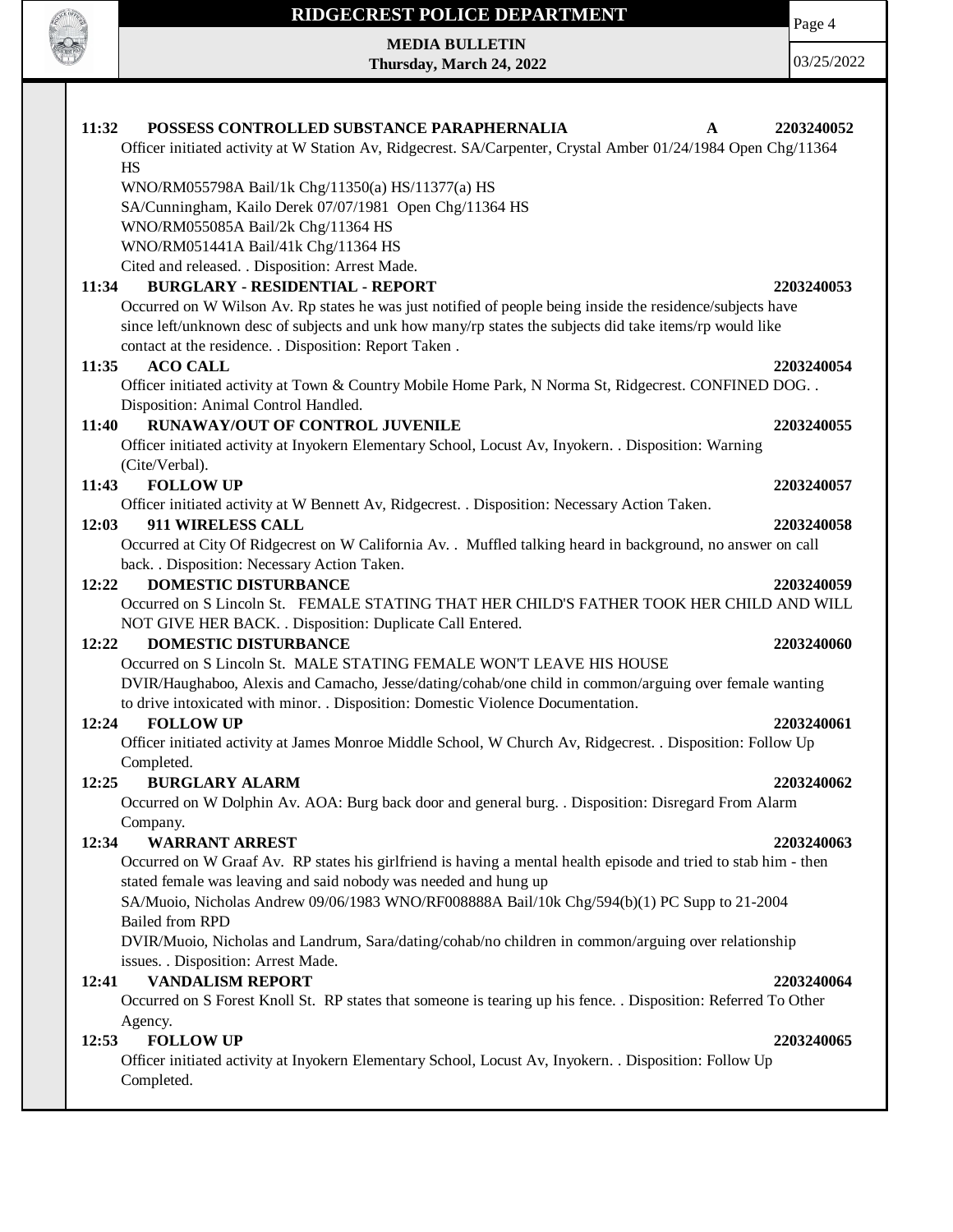

Page 5

**MEDIA BULLETIN Thursday, March 24, 2022**

| 13:09 | <b>MEDICAL AID</b>                                                                                             | 2203240066 |
|-------|----------------------------------------------------------------------------------------------------------------|------------|
|       | Occurred at R.e.a.l.m.s. on S Downs St. . Ambulance request. . Disposition: Referred To Other Agency.          |            |
| 13:09 | <b>CPS REFERRAL</b>                                                                                            | 2203240067 |
|       | Occurred at Santiago Ridgecrest Estates on W Ward Av. . Referral Number 0210-4975-2844-2096055. .              |            |
|       | Disposition: Report Taken.                                                                                     |            |
| 13:17 | <b>THEFT OF IDENTIFICATION</b>                                                                                 | 2203240068 |
|       | Occurred on W Hood Av. Rp received a message from experian stating someone opened an account with              |            |
|       | wellsfargo. Contact via 21. . Disposition: Information Received.                                               |            |
| 13:24 | <b>BURGLARY ALARM</b>                                                                                          | 2203240069 |
|       | Occurred on S Farragut St. AOA: Glass break. . Disposition: False Alarm.                                       |            |
| 13:24 | <b>FOLLOW UP</b>                                                                                               | 2203240070 |
|       | Officer initiated activity at W Ridgecrest Bl, Ridgecrest. . Disposition: Citation.                            |            |
| 13:34 | RUNAWAY/OUT OF CONTROL JUVENILE                                                                                | 2203240071 |
|       | Officer initiated activity at Inyokern Elementary School, Locust Av, Inyokern. . Disposition: Necessary Action |            |
|       | Taken.                                                                                                         |            |
| 13:36 | POSITIVE CITIZEN CONTACT                                                                                       | 2203240072 |
|       | Officer initiated activity at Inyokern Elementary School, Locust Av, Inyokern. . Disposition: Checks Ok.       |            |
| 13:39 | VIOLATION OF COURT ORDER-DOM VIOL                                                                              | 2203240073 |
|       | Occurred on E Commercial Av. . Disposition: Cancelled by RP.                                                   |            |
| 13:48 | <b>CPS REFERRAL</b>                                                                                            | 2203240074 |
|       | Occurred on S Farragut St. Referral number 0838-0571-6543-4096055. . Disposition: Report Taken.                |            |
| 13:54 | 911 FOLLOW UP                                                                                                  | 2203240075 |
|       | Occurred on N Yorktown St. Male saying "Help Me". . Disposition: Checks Ok.                                    |            |
| 14:00 | <b>WELFARE CHECK</b>                                                                                           | 2203240076 |
|       | Occurred on S Sherwood Ct. RP at ER. . Disposition: Negative Contact.                                          |            |
|       |                                                                                                                |            |
| 14:01 | <b>WELFARE CHECK</b>                                                                                           | 2203240077 |
|       | Occurred on N Yorktown St. Rp very concerned about a friend /possible abuse by roomates. . Disposition:        |            |
|       | Information Received.                                                                                          |            |
| 14:06 | <b>TRAFFIC DETAIL</b>                                                                                          | 2203240078 |
|       | Officer initiated activity at Las Flores Elementary School, W Las Flores Av, Ridgecrest. . Disposition:        |            |
|       | Necessary Action Taken.                                                                                        |            |
| 14:09 | <b>TRAFFIC DETAIL</b>                                                                                          | 2203240079 |
|       | Officer initiated activity at James Monroe Middle School, W Church Av, Ridgecrest. . Disposition: Checks Ok.   |            |
| 14:12 | <b>CONTACT CITIZEN</b>                                                                                         | 2203240080 |
|       | Occurred at City Of Ridgecrest on W California Av. . CALL RP//requesting contact regarding her friend and      |            |
|       | would like to give the officer information. . Disposition: Information Received.                               |            |
| 14:36 | <b>TRAFFIC DETAIL</b>                                                                                          | 2203240081 |
|       | Officer initiated activity at Burroughs High School, E French Av, Ridgecrest. . Disposition: Necessary Action  |            |
|       | Taken.                                                                                                         |            |
| 14:37 | <b>CONTACT CITIZEN</b>                                                                                         | 2203240082 |
|       | Occurred at S&m Coins And Collectibles on N Balsam St. . RP requesting contact via 21. . Disposition:          |            |
|       | Information Received.                                                                                          |            |
| 14:40 | <b>FLAG DOWN</b>                                                                                               | 2203240083 |
|       | Officer initiated activity at Burroughs High School, E French Av, Ridgecrest. . Disposition: Information       |            |
|       | Provided.                                                                                                      |            |
| 14:43 | <b>CONTACT CITIZEN</b>                                                                                         | 2203240084 |
|       | Occurred on E Commercial Av. Rp requesting contact at his residence regarding his children/wants contact       |            |
|       | from P6. . Disposition: Information Received.                                                                  |            |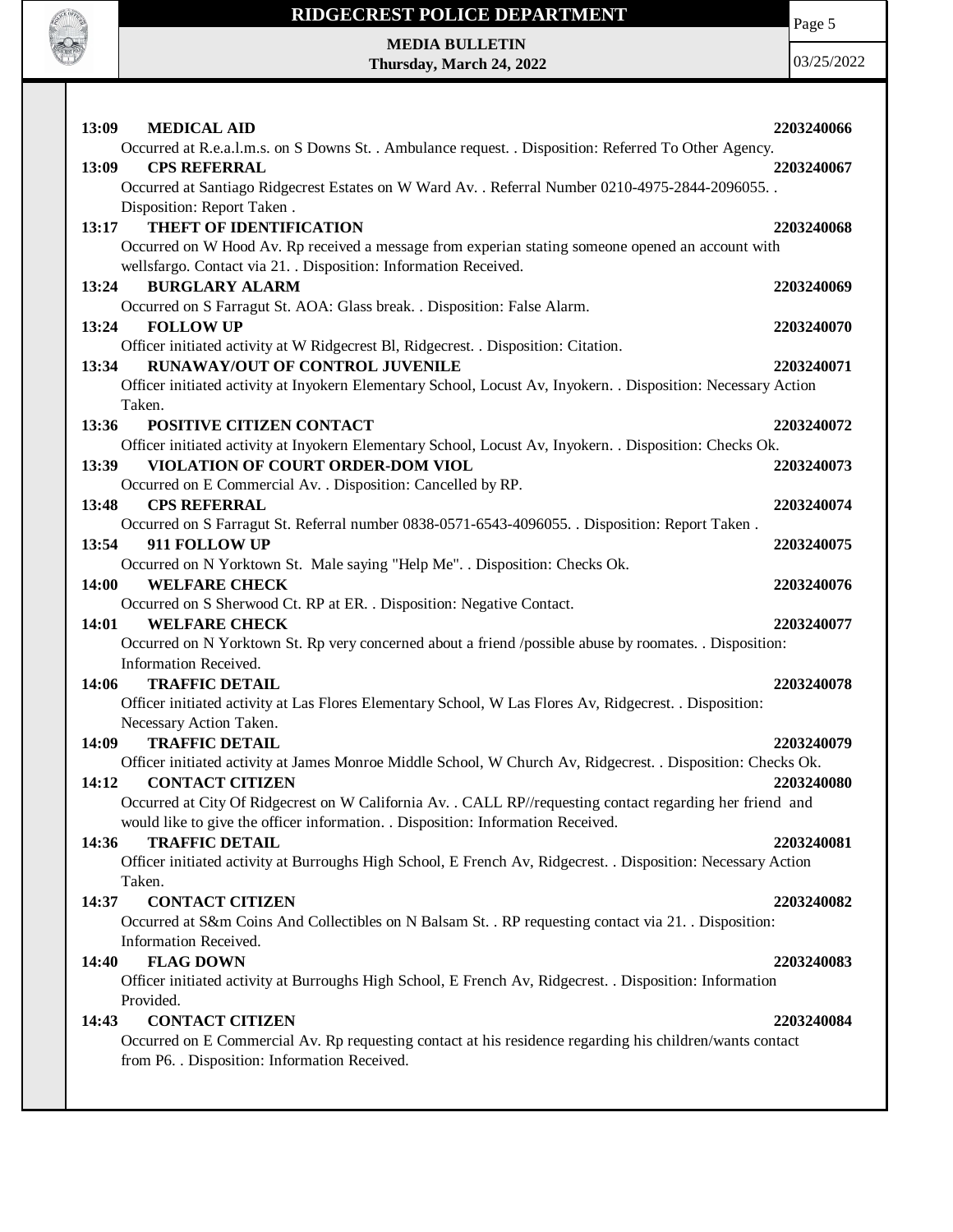

# **RIDGECREST POLICE DEPARTMENT MEDIA BULLETIN**

**Thursday, March 24, 2022**

Page 6

| <b>CONTACT CITIZEN</b><br>14:48                                                                                                             | 2203240085 |
|---------------------------------------------------------------------------------------------------------------------------------------------|------------|
| Officer initiated activity at E Drummond Av, Ridgecrest. (Hundred block.). . Disposition: Checks Ok.                                        |            |
| <b>UNWANTED SUBJECT</b><br>14:57                                                                                                            | 2203240086 |
| Occurred at Mallory, Daniel Od on N Norma St. . female refusing to leave - bfa/gray/gray. . Disposition:                                    |            |
| Necessary Action Taken.                                                                                                                     |            |
| <b>CONTACT CITIZEN</b><br>14:58<br>Occurred at R.e.a.l.m.s. on S Downs St. . RP is claiming that his brother was slammed into the door by a | 2203240087 |
| teacher RP is at the basketball courts and the teacher is in the classroom RP is wearing a gray champion                                    |            |
| hoodie and tan shorts. . Disposition: Information Provided.                                                                                 |            |
| <b>INFORMATION RECEIVED</b><br>15:01                                                                                                        | 2203240088 |
| Occurred on S Sunland St. keeps calling her -RP requesting contact via 21. Disposition: Negative Contact.                                   |            |
| 15:02<br><b>ACO CALL</b>                                                                                                                    | 2203240089 |
| Occurred at Casa Corona on N China Lake Bl. . Found dogs in a car at that location. . Disposition: Information                              |            |
| Provided.<br><b>FOLLOW UP</b><br>15:04                                                                                                      | 2203240090 |
| Officer initiated activity at S Warner St, Ridgecrest. . Disposition: Follow Up Completed.                                                  |            |
| <b>FOLLOW UP</b><br>15:16                                                                                                                   | 2203240091 |
| Officer initiated activity at Burroughs High School, E French Av, Ridgecrest. . Disposition: Follow Up                                      |            |
| Completed.                                                                                                                                  |            |
| <b>CONTACT CITIZEN</b><br>15:21                                                                                                             | 2203240092 |
| Occurred at City Of Ridgecrest on W California Av. . Contact via 21. . Disposition: Information Received.                                   |            |
| 15:25<br><b>ACO CALL</b><br>Officer initiated activity at Casa Corona, N China Lake Bl, Ridgecrest. . Disposition: Warning (Cite/Verbal).   | 2203240093 |
| 15:26<br>PROPERTY DAMAGE ONLY TC                                                                                                            | 2203240094 |
| Occurred on S Silver Ridge St. RP STATES THAT SOMEONE HIT HER VEHICLE. . Disposition: Report Taken                                          |            |
|                                                                                                                                             |            |
| <b>CONTACT CITIZEN</b><br>15:27                                                                                                             | 2203240095 |
| Occurred at City Of Ridgecrest on W California Av. . CALL RP//requesting contact from P6 regarding a case                                   |            |
| /incident happened last week. . Disposition: Information Provided.<br>15:31<br><b>VANDALISM REPORT</b>                                      | 2203240096 |
| Occurred on W Langley Av. Windows were broken out and the door was damaged. . Disposition: Negative                                         |            |
| Contact.                                                                                                                                    |            |
| 15:44<br><b>WELFARE CHECK</b>                                                                                                               | 2203240097 |
| Occurred at Denny's on N China Lake Bl. . 2 WMJs both with long hair/one has a backpack and one has a                                       |            |
| skateboard sitting under the trees near the intersection/rp is concerned they might be homeless and would                                   |            |
| like us to check on them. . Disposition: Checks Ok.<br>15:50<br>911 WIRELESS CALL                                                           |            |
| Occurred at Home Depot on N China Lake Bl. . Service Class: VOIP RP stated misdial - no assistance needed. .                                | 2203240098 |
| Disposition: Necessary Action Taken.                                                                                                        |            |
| <b>BURGLARY ALARM</b><br>16:16                                                                                                              | 2203240099 |
| Occurred on S Farragut St. AOA: Glass break sensor. . Disposition: Disregard From Alarm Company.                                            |            |
| <b>HAZARDOUS CONDITION</b><br>16:24                                                                                                         | 2203240100 |
| Occurred at N Downs St/W Drummond Av. N bound downs flashing green and w bound drummond flashing                                            |            |
| red. . Disposition: Necessary Action Taken.<br><b>ACO CALL</b><br>16:24                                                                     | 2203240101 |
| Officer initiated activity at E California Av, Ridgecrest. (Hundred block.) Loose Dog. . Disposition: Animal                                |            |
| Control Handled.                                                                                                                            |            |
|                                                                                                                                             |            |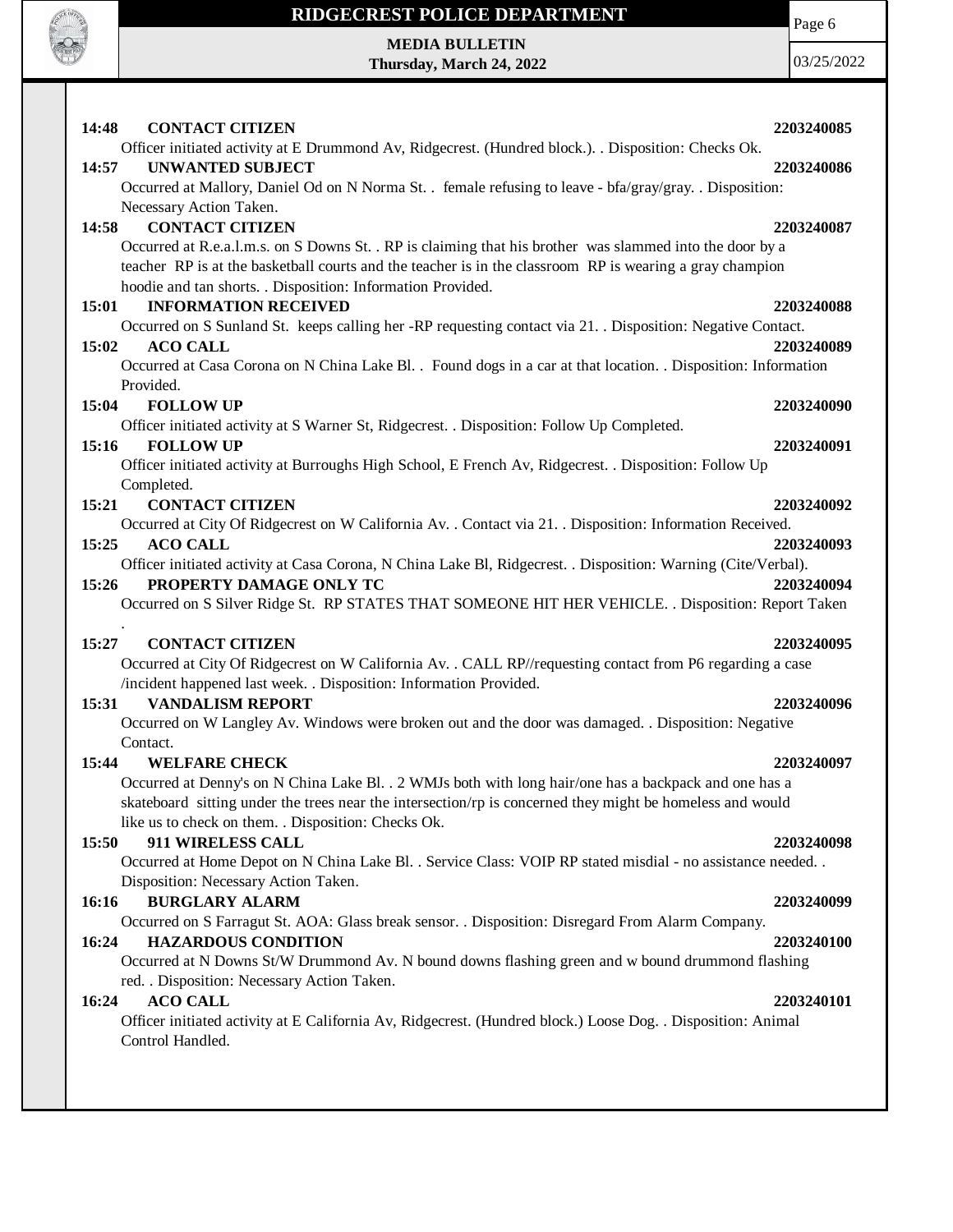

**MEDIA BULLETIN Thursday, March 24, 2022** Page 7

| 16:25<br><b>ASSIST OTHER DEPARTMENT</b>                                                                                          | 2203240102 |
|----------------------------------------------------------------------------------------------------------------------------------|------------|
| Occurred at City Of Ridgecrest on W California Av. . 10-28. . Disposition: Information Provided.                                 |            |
| 16:42<br><b>KEEP THE PEACE</b>                                                                                                   | 2203240103 |
| Occurred at Taqueria Bernardino's on N Downs St. . Rp would like an officer to contact him via 21. would like a                  |            |
| ktp to pick up a vehicle from rps ex Disposition: Information Provided.                                                          |            |
| 16:49<br><b>CONTACT CITIZEN</b>                                                                                                  | 2203240104 |
| Occurred at City Of Ridgecrest on W California Av. . Rp would like to speak with an officer in regards to a RO. .                |            |
| Disposition: Information Provided.                                                                                               |            |
| <b>DOMESTIC DISTURBANCE</b><br>17:40                                                                                             | 2203240105 |
| Occurred on S Porter St. RP states that her husband hit her in the jaw and she is very upset that RPD is                         |            |
| allowing him to hit her<br>DVIR/Darling, Roberta and Swails, Isaac/married/cohab/children in common/arguing over female's mental |            |
| health. . Disposition: Domestic Violence Documentation.                                                                          |            |
| <b>INFORMATION RECEIVED</b><br>17:42                                                                                             | 2203240106 |
| Occurred on W Moyer Av. Misc rambling. . Disposition: Information Received.                                                      |            |
| <b>CONTACT CITIZEN</b><br>17:48                                                                                                  | 2203240107 |
| Occurred at City Of Ridgecrest on W California Av. . RP would like to talk to an officer regarding her rights to                 |            |
| an apartment she shares with her boyfriend and DV issues - contact via 21. Disposition: Information                              |            |
| Provided.                                                                                                                        |            |
| 17:59<br><b>MISSING JUV</b>                                                                                                      | 2203240108 |
| Occurred on E Commercial Av. . Disposition: Cancelled by RP.                                                                     |            |
| <b>AUDIBLE ALARM/RP OTHER THAN ALARM CO</b><br>18:01                                                                             | 2203240109 |
| Occurred on N Peg St. RP states there is a fire alarm going off at that location - one truck seen - no flames or                 |            |
| smoke seen. . Disposition: Referred To Other Agency.                                                                             |            |
| 18:18<br><b>DISTURBANCE - SUBJECT</b>                                                                                            | 2203240110 |
| Occurred on N Sims St. RP stating neigbor is outside yelling at nobody/WMA no shirt/shorts. . Disposition:                       |            |
| Gone Prior to Arrival.                                                                                                           |            |
| 18:26<br><b>ILLEGAL DUMPING</b>                                                                                                  | 2203240111 |
| Occurred on W Bennett Av. RP stating residents are dumping trash into lot. . Disposition: Information<br>Received.               |            |
| <b>AUDIBLE ALARM/RP OTHER THAN ALARM CO</b><br>18:29                                                                             | 2203240112 |
| Occurred on W Ridgecrest Bl. RP at address reports hearing UNK alarm somewhere in area. . Disposition:                           |            |
| Checks Ok.                                                                                                                       |            |
| 18:44<br><b>CONTACT CITIZEN</b>                                                                                                  | 2203240113 |
| Occurred at City Of Ridgecrest on W California Av. . RP is angry that nobody put a call for service in for P6 to                 |            |
| contact RP at 0800. . Disposition: Necessary Action Taken.                                                                       |            |
| <b>SUSPICIOUS PERSON</b><br>19:23                                                                                                | 2203240114 |
| Occurred on W Robertson Av. Cellular E911 Call: RP stating male is outside res/RP previously told him she                        |            |
| doesnt want him around/Sub is outside waiting for her to answer door. . Disposition: Civil Problem.                              |            |
| <b>VANDALISM REPORT</b><br>19:25                                                                                                 | 2203240115 |
| Occurred on N Sims St. RP property owner stating sub damaged residence/wants report. . Disposition:                              |            |
| Information Provided.                                                                                                            |            |
| <b>CONTACT CITIZEN</b><br>19:25                                                                                                  | 2203240116 |
| Occurred at City Of Ridgecrest on W California Av. . RP having issues with husband/10-21. . Disposition:                         |            |
| Information Provided.                                                                                                            |            |
| <b>CONTACT CITIZEN</b><br>19:28                                                                                                  | 2203240117 |
| Occurred at City Of Ridgecrest on W California Av. . Firearm legality question. . Disposition: Information<br>Provided.          |            |
|                                                                                                                                  |            |
|                                                                                                                                  |            |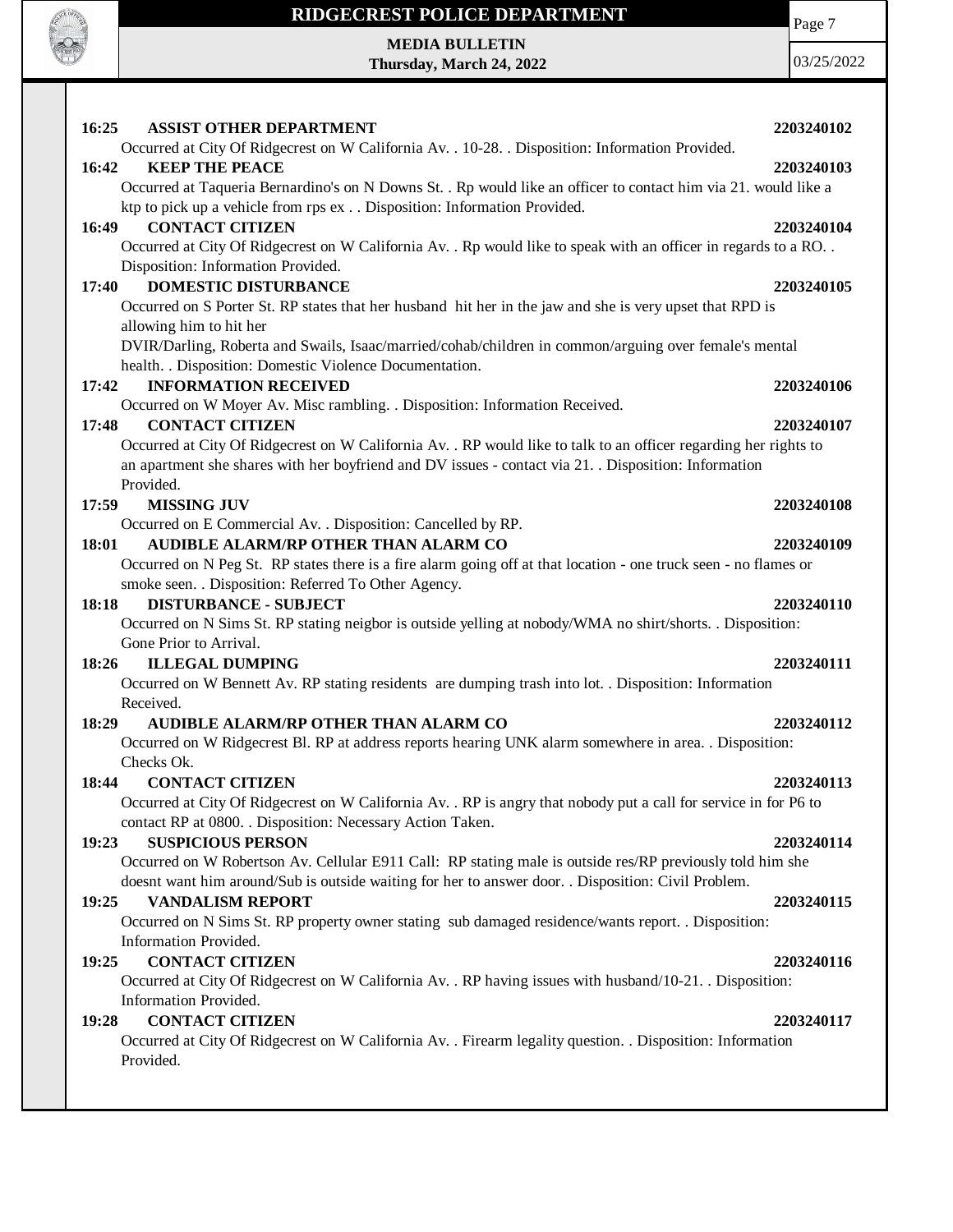

**MEDIA BULLETIN Thursday, March 24, 2022** Page 8

| 20:01<br><b>ACO CALL</b>                                                                                            | 2203240118 |
|---------------------------------------------------------------------------------------------------------------------|------------|
| Occurred on N Scott St. Barking dog complaint. . Disposition: Animal Control Handled.                               |            |
| <b>TRAFFIC STOP</b><br>20:42                                                                                        | 2203240119 |
| Officer initiated activity at N Norma St, Ridgecrest. (Hundred block.). . Disposition: Warning (Cite/Verbal).       |            |
| <b>TRAFFIC STOP</b><br>20:46                                                                                        | 2203240120 |
| Officer initiated activity at W Upjohn Av, Ridgecrest. . Disposition: Warning (Cite/Verbal).                        |            |
| <b>EXTRA PATROL</b><br>21:07                                                                                        | 2203240121 |
| Occurred on W Iowa Av. REF 2203240124. . Disposition: Checks Ok.                                                    |            |
| 21:07<br><b>EXTRA PATROL</b>                                                                                        | 2203240122 |
| Occurred on W Coral Av. REF 2203240124. . Disposition: Checks Ok.                                                   |            |
| 21:08<br><b>EXTRA PATROL</b>                                                                                        | 2203240123 |
| Occurred on N Downs St. REF 2203240124. . Disposition: Checks Ok.                                                   |            |
| <b>CONTACT CITIZEN</b><br>21:12                                                                                     | 2203240124 |
| Occurred at City Of Ridgecrest on W California Av. . RP stating ex has paid to vandalize her property in the        |            |
| past and sub is going to do so again/10-21. Disposition: Information Provided.                                      |            |
| 21:18<br>PROBATION SEARCH                                                                                           | 2203240125 |
| Officer initiated activity at Alta One Federal Credit Union, S China Lake Bl, Ridgecrest. . Disposition: Checks     |            |
| Ok.                                                                                                                 |            |
| 21:32<br><b>EVALUATION</b>                                                                                          | 2203240126 |
| Occurred at Denny's on N China Lake Bl. . Cellular E911 Call: RP stating he has suicidal thoughts. .                |            |
| Disposition: Necessary Action Taken.                                                                                |            |
| <b>DOMESTIC DISTURBANCE</b><br>21:48                                                                                | 2203240127 |
| Occurred at Starbucks Coffee #6959 on N China Lake Bl. . Cellular E911 Call: Report of physical fignt in            |            |
| parking lot. . Disposition: Domestic Violence Documentation.                                                        |            |
| DRIVING ON SUSPENDED LICENSE<br>22:05                                                                               | 2203240128 |
| Occurred on W Wildrose Av. Veh vs parked car/driver ambulatory                                                      |            |
| SA/Francoso, Tina 05/25/1964 open chgs 14601.1 VC/16028(a) VC /cited and released/veh towed. . Disposition:         |            |
| Arrest Made.                                                                                                        |            |
| 22:15<br><b>UNWANTED SUBJECT</b>                                                                                    | 2203240129 |
| Occurred at Ridgecrest Crisis Stabilization Unit on N Chelsea Av. . Male refusing to leave. . Disposition:          |            |
| Necessary Action Taken.                                                                                             |            |
| <b>MEDICAL AID</b><br>22:27                                                                                         | 2203240130 |
| Occurred on E Commercial Av. Cellular E911 Call: EMS. . Disposition: Referred To Other Agency.                      |            |
| 22:31<br><b>TRAFFIC STOP</b>                                                                                        | 2203240131 |
| Officer initiated activity at W Ward Av, Ridgecrest. . Disposition: Warning (Cite/Verbal).                          |            |
| 911 WIRELESS CALL<br>22:46                                                                                          | 2203240132 |
| Occurred at City Of Ridgecrest on W California Av. . Cellular E911 Call: ACCIDENTAL DIAL. . Disposition:            |            |
| Necessary Action Taken.                                                                                             |            |
| <b>ACO CALL</b><br>22:49                                                                                            | 2203240133 |
| Occurred at City Of Ridgecrest on W California Av. . RP in front of PD with unwanted cat for impound. .             |            |
| Disposition: Animal Control Handled.                                                                                |            |
| <b>VEHICLE CHECK</b><br>22:55                                                                                       | 2203240134 |
| Officer initiated activity at Springhill Suites Marriott Hotel, E Sydnor Av, Ridgecrest. . Disposition: Information |            |
| Received.                                                                                                           |            |
| <b>FOLLOW UP</b><br>22:59                                                                                           | 2203240135 |
| Officer initiated activity at Dj's Pub, E Garnet Av, Ridgecrest. . Disposition: Follow Up Completed.                |            |
| <b>REPOSSESSION</b><br>23:35                                                                                        | 2203240136 |
| Occurred on S Sorrel St. NOT AWARE. . Disposition: Log Note Only.                                                   |            |
|                                                                                                                     |            |